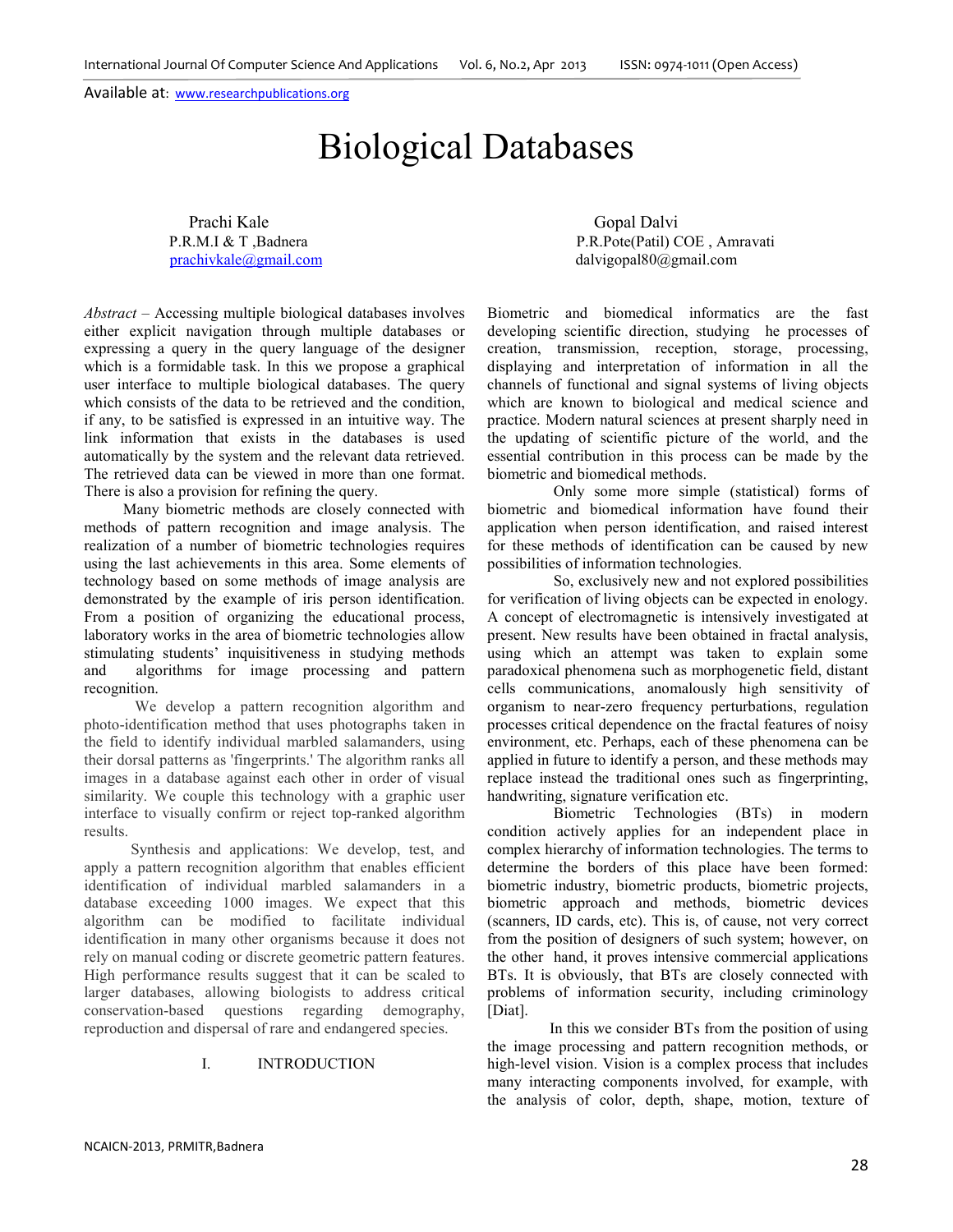#### Available at: www.researchpublications.org

objects, and with the use of visual information for recognition, extraction of shape properties, classification, locomotion, and manipulation. The significant part of modern directions of BTs is implemented based on classical and modern approaches which are very well established for various engineering applications (robot engineering, radiolocation, map drawing, document recognition and understanding, etc.)

 At the same time, to realize BTs, it is required to take into account many rather specific requirements, for example, a character of timing stability of attributes, statistical sufficiency of these attributes, increasing the reliability of object identification. That part of these problems can be decided and frequently is decided based on enough simple approaches, say, by a combination of BTs and traditional methods.

The main goals are:

(i) To show close connection BTs with methods of image processing and pattern recognition, to pay attention the experts to it a heavily developing direction, and

(ii) To analyze BTs from the academic point of view, i.e. as object of study and educational establishments. In the first section we present the main directions of modern BTs which are using in practice. The practical applications are considered in details in the second section of the paper. In the third section we concentrate our attention on methods and algorithms of image processing and pattern recognition which are using in BTs.

#### II. BIOLOGICAL DATABASE

 Bioinformatics is the application of Information technology to store, organize and analyze the vast amount of biological data which is available in the form of sequences and structures of proteins (the building blocks of organisms) and nucleic acids (the information carrier). The biological information of nucleic acids is available as sequences while the data of proteins is available as sequences and structures. Sequences are represented in single dimension where as the structure contains the three dimensional data of sequences. A biological database is a collection of data that is organized so that its contents can easily be accessed, managed, and updated. The activity of preparing a database can be divided in to:

· Collection of data in a form which can be easily accessed

· Making it available to a multi-user system (always available for the user)

|                                 | E.                                  |
|---------------------------------|-------------------------------------|
|                                 | $\left  -\right $ T $\rightarrow$ S |
|                                 |                                     |
| ------------------- - W--->E--- |                                     |
| $>$ ONLINE------ $>$ PERSONAL   |                                     |
| $HOST / SERVER$ - 0--->R        |                                     |
|                                 |                                     |
|                                 |                                     |
|                                 |                                     |

### |---------------> DATABASES K |

EDS

#### (Electronic data Storage)

Projects that are mainly focused on acquiring, storing, presenting, and describing data. Four types of databases: Large-scale public repositories (e.g. Genbank, PubMed) User community-specific databases (e.g. TAIR, ChromDB)

• Bioinformatics resource databases (e.g. Gene Ontology). • Project-specific databases (e.g. Signal system)

# III. MODERN DIRECTION OF BIOMETRIC

# **TECHNOLOGY**

Nowadays term BTs means: voice and speech recognition, dynamic signature and writing capture, eyes (iris and retinal) identification, hand geometry, fingerprint (palm print) identification, face recognition and keystroke dynamics (Fig.1)



Fig 1 : Main direction of Modern Biometric Technology

 In a number of cases, thermal imaging of a living objects is also used. Possibly, it should be classified as a separate direction of BTs. It is quite clear from Fig.1 the modern view of BTs. It is necessary make some remarks only. It is doesn't mean, that BTs includes this direction only. We say about the direction rich are used now in many practical applications. It is well known about many others investigation in biometrics, but these methods can be called as laboratory's BTs methods and approaches. But many experts predict development of not-touch methods BTs, i.e. methods which allow identifying the person on distance. Stability is the main criterion of the BTs. It is mean that we must good understand during what period the biometric attributes of an object will not be changed essentially. For instance, it is known hat the signature and handwriting of a person are changed during a day and strongly depend on psychological factors.